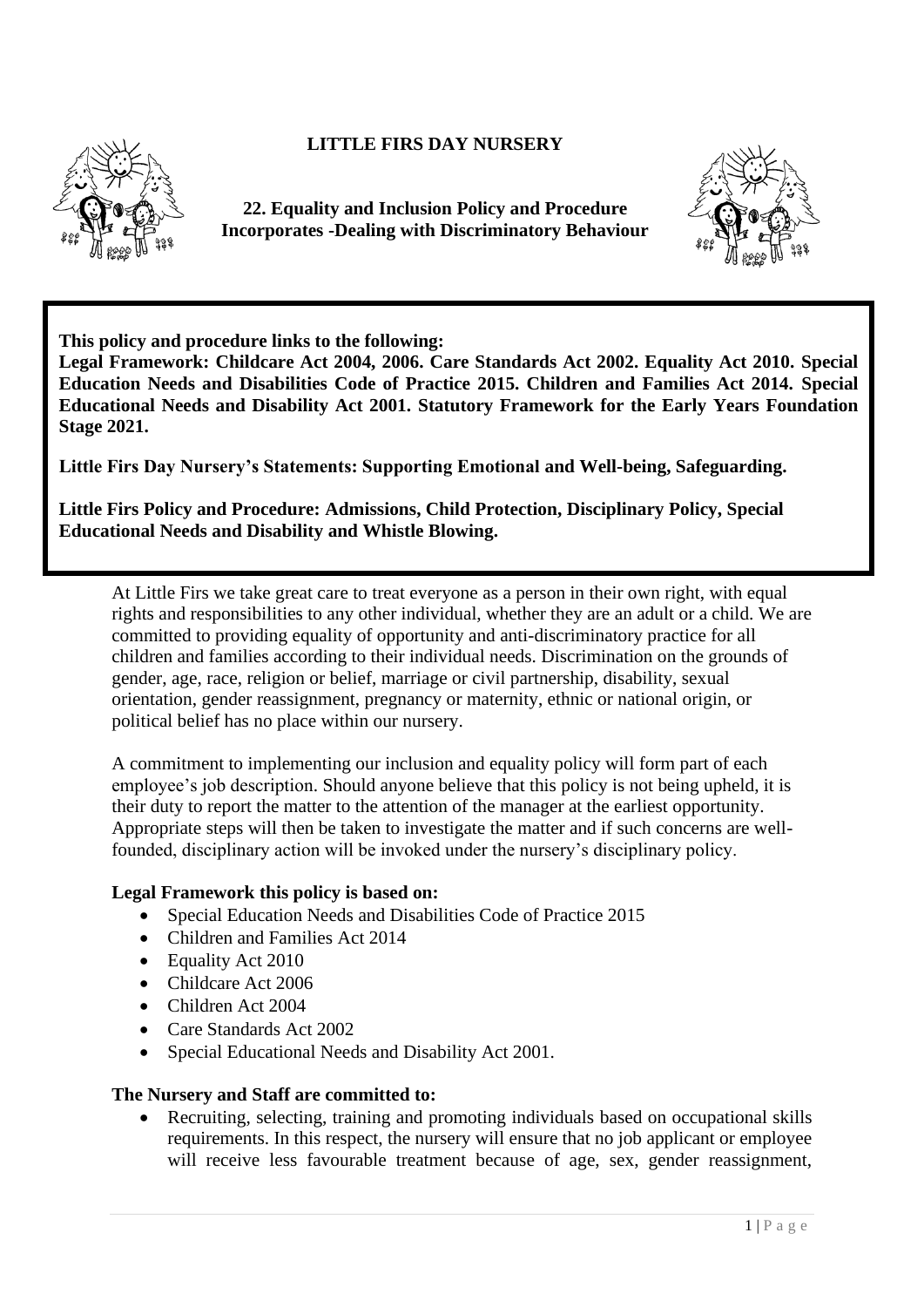disability, marriage or civil partnership, race, religion or belief, sexual orientation, pregnancy or maternity/paternity

- Providing a childcare place, wherever possible, for children who may have learning difficulties and/or disabilities or are deemed disadvantaged according to their individual circumstances, and the nursery's ability to provide the necessary standard of care
- Making reasonable adjustments for children with special educational needs and disabilities
- Striving to promote equal access to services and projects by taking practical steps (wherever possible and reasonable), such as ensuring access to people with additional needs and by producing materials in relevant languages and media for all children and their families
- Providing a secure environment in which all our children can flourish, and all contributions are valued
- Including and valuing the contribution of all families to our understanding of equality, inclusion and diversity
- Providing positive non-stereotypical information
- Continually improving our knowledge and understanding of issues of equality, inclusion and diversity
- Regularly reviewing, monitoring and evaluating the effectiveness of inclusive practices to ensure they promote, and value diversity and difference and that the policy is effective, and practices are non-discriminatory
- Making inclusion a thread which runs through the entirety of the nursery, for example, by encouraging positive role models using toys, imaginary play and activities, promoting non-stereotypical images and language and challenging all discriminatory behaviour (Please see dealing with discriminatory behaviour policy).

#### **Admissions.**

- The nursery is accessible to all children and families in the local community and further afield through a comprehensive and inclusive admissions policy.
- The nursery will strive to ensure that all services and projects are accessible and relevant to all groups and individuals in the community within targeted age groups.

## **Recruitment.**

- Recruitment, promotion and other selection exercises such as redundancy selection will be conducted based on merit, against objective criteria that avoid discrimination. Shortlisting should be done by more than one person if possible.
- All members of the selection group will be committed to the inclusive practice set out in this policy and will have received appropriate training in this regard.
- Application forms will be sent out along with a copy of the equal opportunities monitoring form. Application forms will not include questions that potentially discriminate on the grounds specified in the policy.
- Vacancies are advertised to a diverse section of the labour market.
- Advertisements should avoid stereotyping or using wording that may discourage particular groups from applying.
- At interview, no questions will be posed which potentially discriminate on the grounds specified in the statement of intent. All candidates will be asked the same questions and members of the selection group will not introduce nor use any personal knowledge of candidates acquired outside the selection process. Candidates will be given the opportunity to receive feedback on the reasons why they were not successful.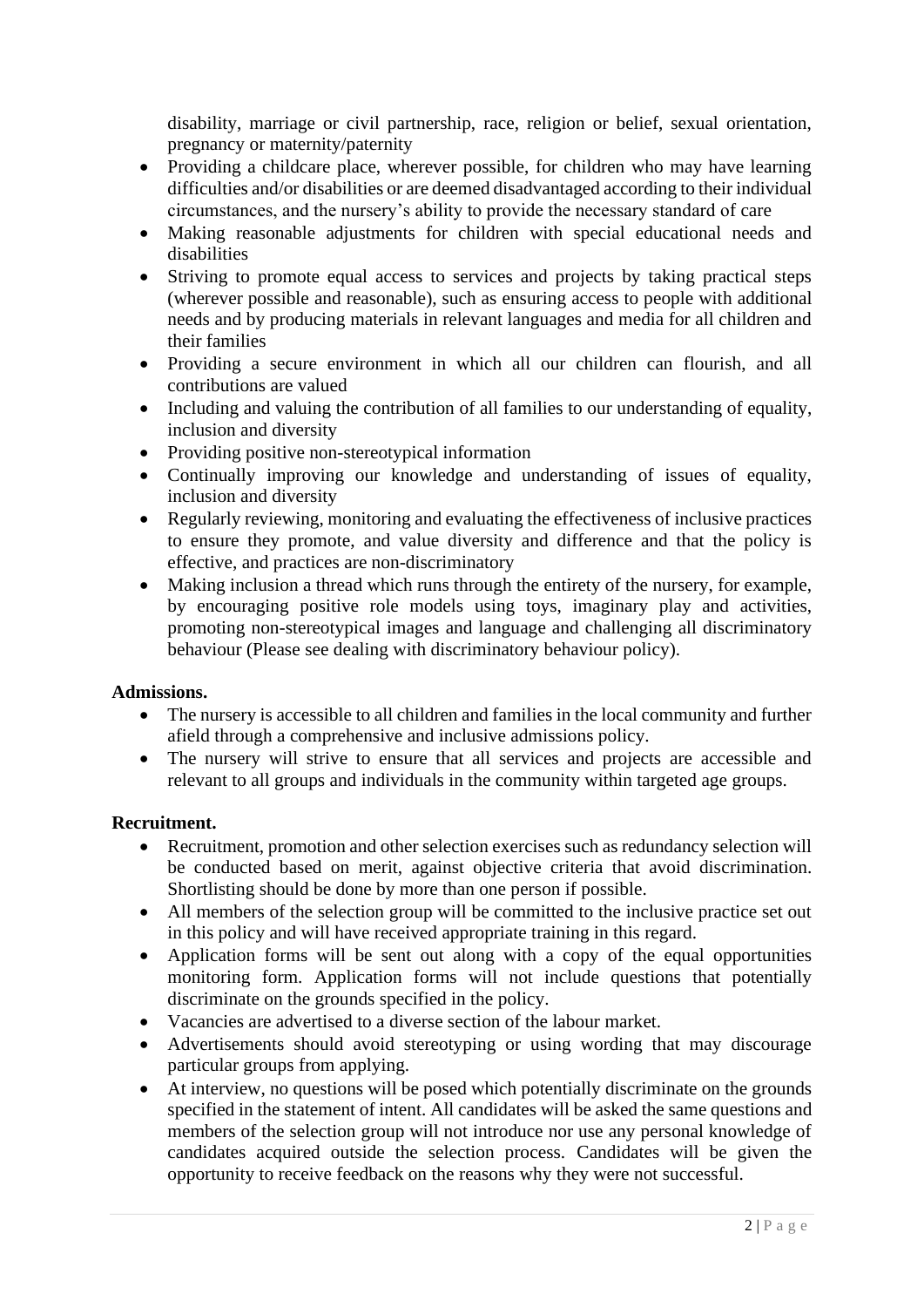Under the Equality Act 2010 we can only ask questions prior to offering someone employment in the following circumstances:

- We need to establish whether the applicant will be able to comply with a requirement to undergo an assessment (i.e. an interview or selection test)
- We need to establish whether the applicant will be able to carry out a function that is intrinsic to the work concerned
- We want to monitor diversity in the range of people applying for work
- We want to take positive action towards a particular group for example offering a guaranteed interview scheme
- We require someone with a particular disability because of an occupational requirement for the job.

The national College for Teaching and Leadership provides further guidance specific to working with children:

Providers have a responsibility to ensure that practitioners have the health and physical capacity to teach and will not put children and young people at risk of harm. The activities that a practitioner must be able to perform are set out in the Education (Health Standards England) Regulations 2003. Providers are responsible for ensuring that only practitioners who have the capacity to teach remain on the staff team.

People with disabilities or chronic illnesses may have the capacity to teach, just as those without disabilities or medical conditions may be unsuitable to teach. Further information on training to teach with a disability is available from the DfE website.

Successful applicants offered a position may be asked to complete a fitness questionnaire prior to commencing the programme. Providers should not ask all-encompassing health questions, but should ensure that they only ask targeted and relevant health-related questions, which are necessary to ensure that a person is able to teach.

## **Staff**

It is the policy of Little Firs not to discriminate in the treatment of individuals. All staff are expected to co-operate with the implementation, monitoring and improvement of this and other policies. All staff are expected to challenge language, actions, behaviours and attitudes which are oppressive or discriminatory on the grounds specified in this policy and recognise and celebrate other cultures and traditions. All staff are expected to participate in equality and inclusion training.

Staff will follow the 'Dealing with Discriminatory Behaviour' Policy where applicable to report any discriminatory behaviours observed.

## **Training**

Little Firs recognises the importance of training as a key factor in the implementation of an effective inclusion and equality policy. All new staff receive induction training including specific reference to the inclusion and equality policy. The nursery will strive towards the provision of inclusion, equality and diversity training for all staff on a regular basis.

## **Early Learning Framework**

Early learning opportunities offered in the nursery encourage children to develop positive attitudes to people who are different from them. It encourages children to empathise with others and to begin to develop the skills of critical thinking.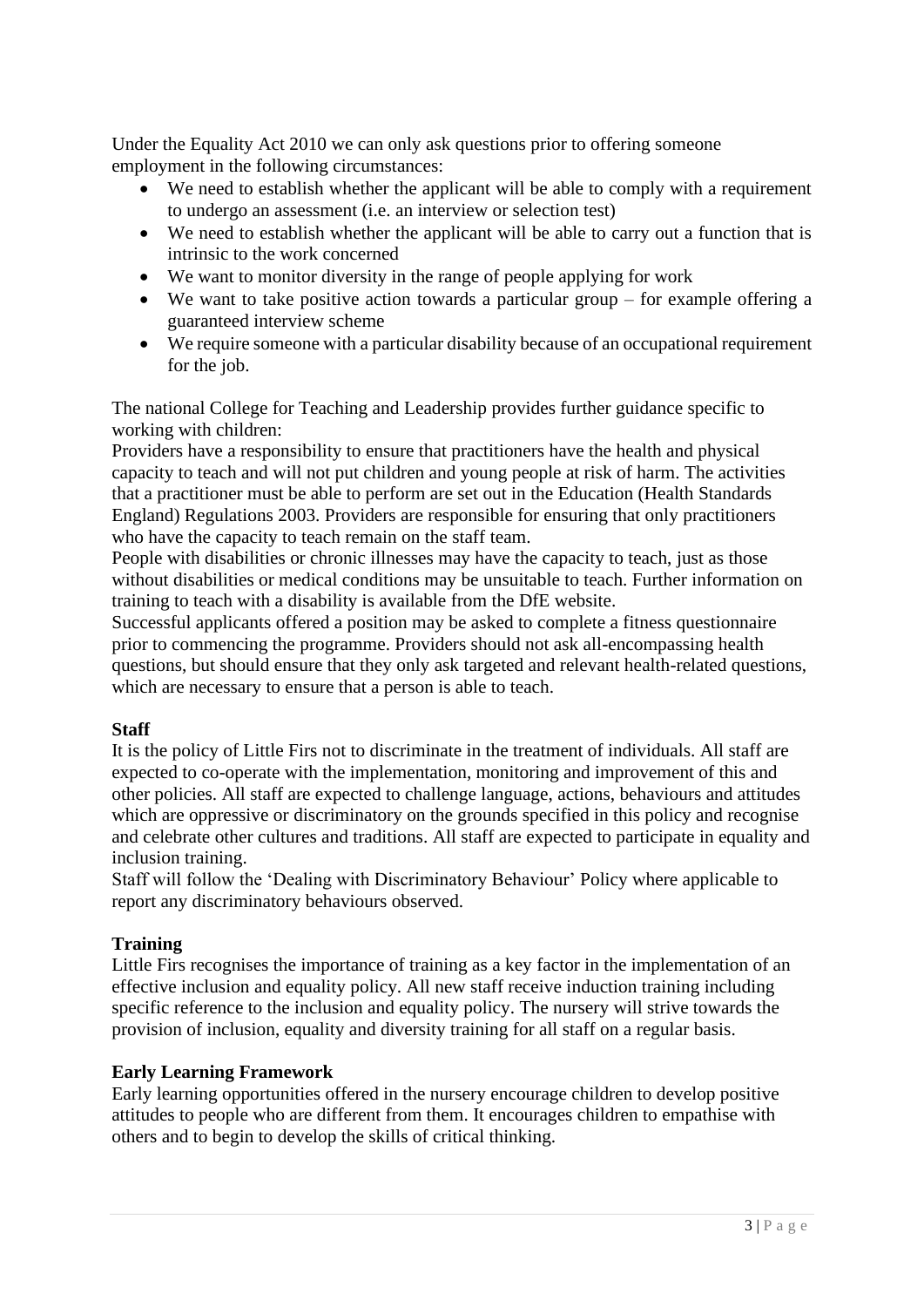# **We do this by:**

- Making children feel valued and good about themselves
- Ensuring that all children have equal access to early learning and play opportunities
- Reflecting the widest possible range of communities in the choice of resources
- Avoiding stereotypical or derogatory images in the selection of materials
- Acknowledging and celebrating a wide range of religions, beliefs and festivals
- Creating an environment of mutual respect and empathy
- Helping children to understand that discriminatory behaviour and remarks are unacceptable
- Ensuring that all early learning opportunities offered are inclusive of children with learning difficulties and/or disabilities and children from disadvantaged backgrounds
- Ensuring that children whose first language is not English have full access to early learning opportunities and are supported in their learning
- Working in partnership with all families to ensure they understand the policy and challenge any discriminatory comments made
- Ensuring the medical, cultural and dietary needs of children are met
- Identifying a key-person to each child who will continuously observe, assess and plan for children's learning and development
- Helping children to learn about a range of food and cultural approaches to meal times and to respect the differences among them.

#### **Information and Meetings**

Information about the nursery, its activities and their children's development will be given in a variety of ways according to individual needs (written, verbal and translated), to ensure that all parents can access the information they need.

Wherever possible, meetings will be arranged to give all families options to attend and contribute their ideas about the running of the nursery.

## **Dealing with Discriminatory Behaviour.**

At Little Firs we do not tolerate discriminatory behaviour and take action to tackle discrimination. We believe that parents have a right to know if discrimination occurs and what actions the nursery will take to tackle it. We follow our legal duties in relation to discrimination and record all incidents. Any perceived or actual incidents relating to discrimination on any grounds will be reported where relevant to children's parents and the registering authority.

## **Definition and Legal Framework**

## **Types of discrimination:**

- **Direct Discrimination** occurs when someone is treated less favourably than another person because of a protected characteristic
- **Discrimination by Association** occurs when there is a direct discrimination against a person because they associate with a person who has a protected characteristic
- **Discrimination by Perception** occurs when there is a direct discrimination against a person because they are perceived to have a protected characteristic
- **Indirect Discrimination** can occur where a provision, criterion or practice is in place which applies to everyone in the organisation but particularly disadvantages people who share a protected characteristic and that provision, criterion or practice cannot be justified as a proportionate means of achieving a legitimate aim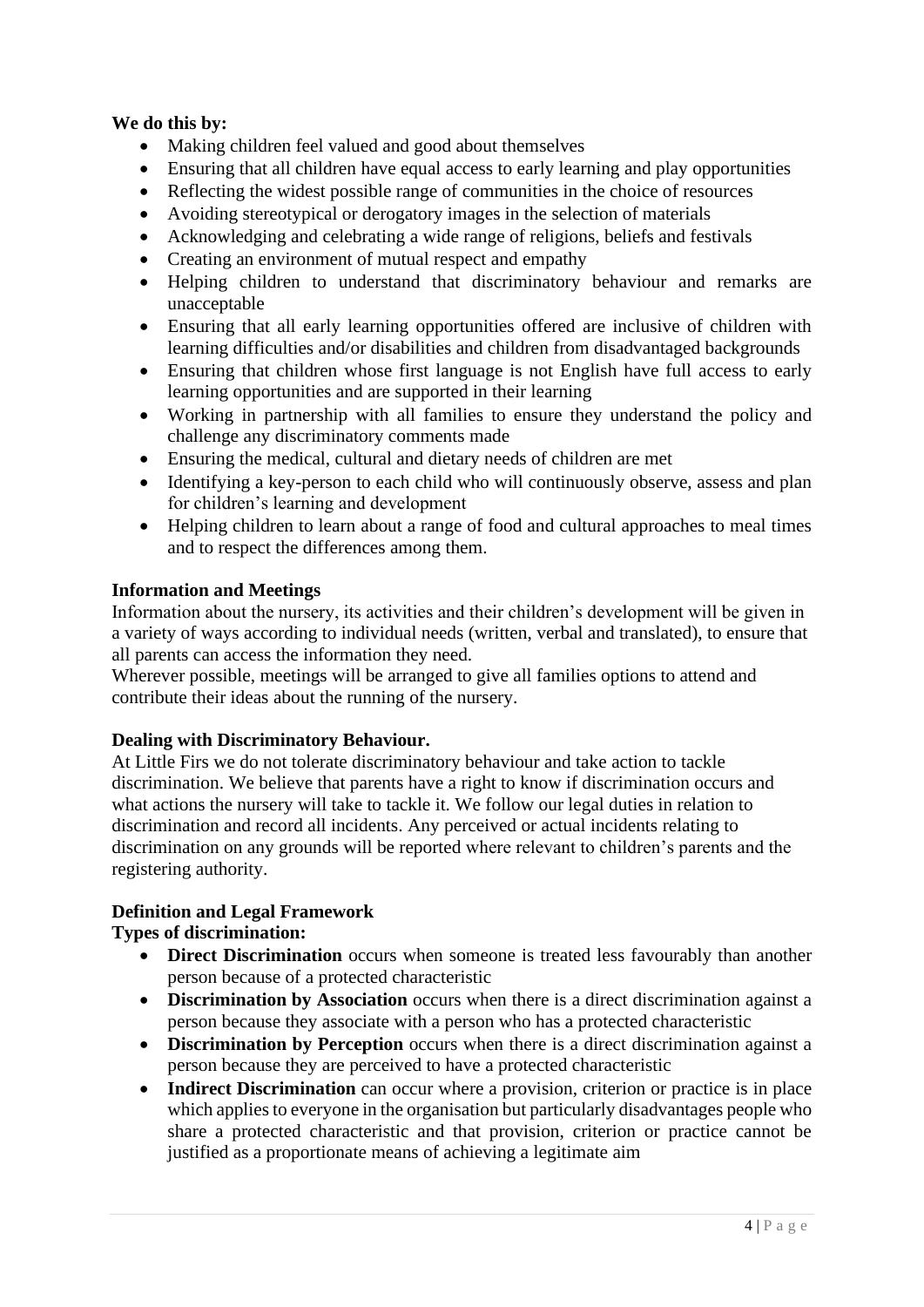- **Harassment** is defined as 'unwanted conduct related to a relevant protected characteristic, which has the purpose or effect of violating an individual's dignity or creating an intimidating, hostile, degrading, humiliating or offensive environment for that individual'
- **Victimisation** occurs when an employee is treated badly or put to detriment because they have made or supported a complaint or raised grievance under the Equality Act 2010 or have been suspected of doing so.

# **Protected Characteristics**

The Nine Protected Characteristics under the Equality Act 2010 are:

- Age
- Disability
- Gender reassignment
- Race
- Religion or belief
- Sex
- Sexual orientation
- Marriage and civil partnership
- Pregnancy and maternity.

Incidents may involve a small or large number of persons, they may vary in their degree of offence and may not even recognise the incident has discriminatory implications; or at the other extreme their behaviour may be quite deliberate and blatant.

#### **Examples of Discriminatory Behaviour are:**

- Physical assault against a person or group of people
- Derogatory name calling, insults and discriminatory jokes
- Graffiti and other written insults (depending on the nature of what is written)
- Provocative behaviour such as wearing badges and insignia and the distribution of discriminatory literature
- Threats against a person or group of people pertaining to the nine protected characteristics listed above
- Discriminatory comments including ridicule made in the course of discussions
- Patronising words or actions.

## **Our Procedures**

# **We Tackle Discrimination By:**

- Expecting all staff in the nursery to be aware of and alert to any discriminatory behaviour or bullying taking place in person or via an online arena
- Expecting all staff to intervene firmly and quickly to prevent any discriminatory behaviour or bullying, this may include behaviour from parents and other staff members
- Expecting all staff to treat any allegation seriously and report it to the nursery manager. Investigating and recording each incident in detail as accurately as possible and making this record available for inspection by staff, inspectors and parents where appropriate, on request. The manager is responsible for ensuring that incidents are handled appropriately and sensitively and entered in the record book. Any pattern of behaviour should be indicated. Perpetrator/victim's initials may be used in the record book as information on individuals is confidential to the nursery
- Ensuring any online bullying or discriminatory behaviour is tackled immediately